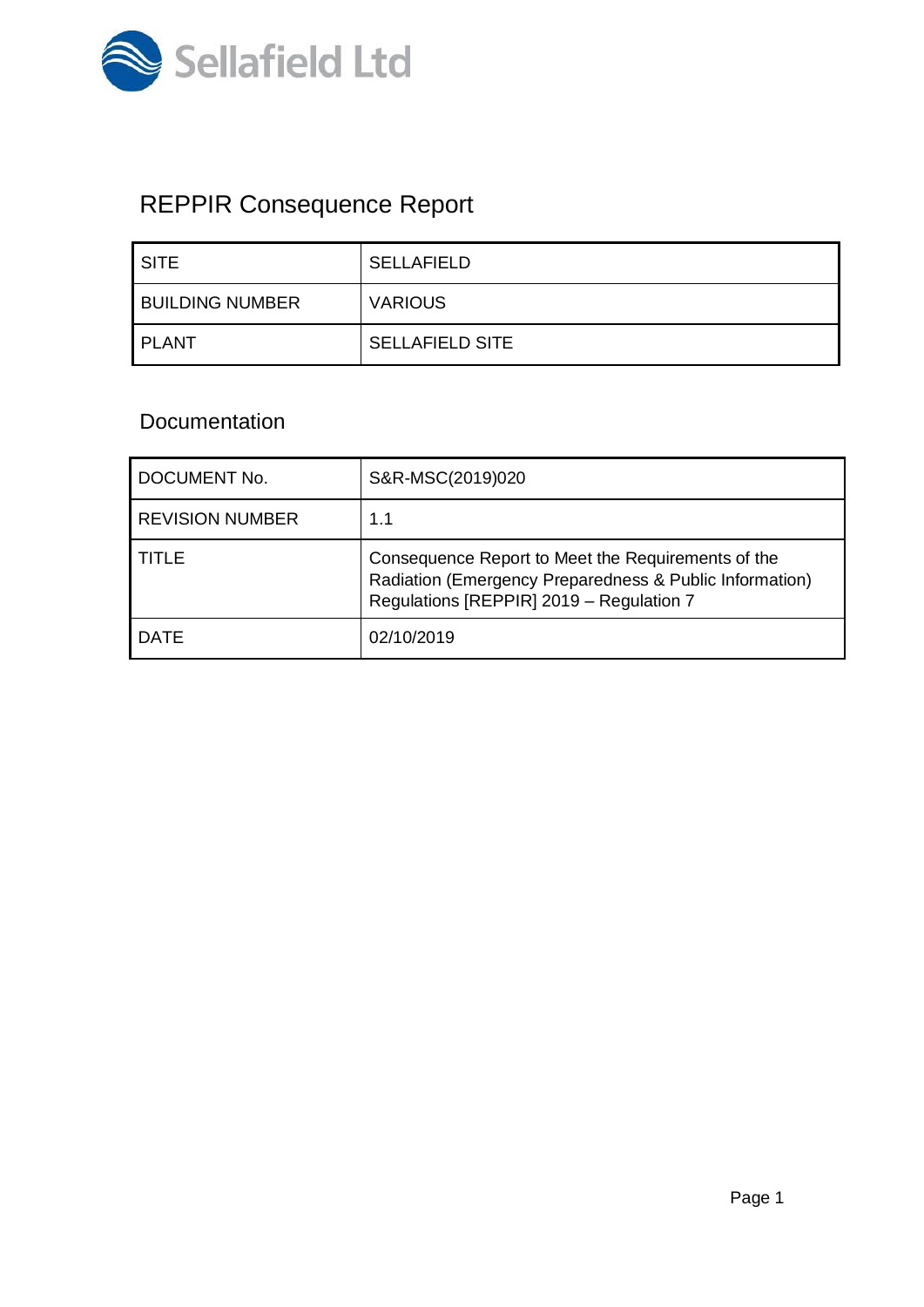

## **Introduction**

This Consequence Report has been prepared to meet the requirements of the Radiation (Emergency Preparedness and Public Information) Regulations 2019 (REPPIR) for compliance with Regulation 7. The Consequence Report will be provided to the local authority (Cumbria County Council) and to the regulator (Office for Nuclear Regulation). It sets out the technical justification for the minimum geographical extent for detailed emergency planning around the Sellafield nuclear licensed site.

REPPIR Regulation 4 requires the operator, Sellafield Ltd, to conduct a hazard evaluation of fault scenarios which could cause a radiation emergency (as defined in REPPIR Regulation 2). REPPIR Regulation 5 requires a consequence assessment to be undertaken which considers a full range of radiation emergencies, for the purpose of determining the severity of potential impacts and recommending the minimum geographic distances for detailed and outline emergency planning.

#### Part 1 – Factual Information

The name and address of the operator:

Sellafield Limited Hinton House Birchwood Park Avenue Risley **Warrington** WA3 6GR

Company Registration No 1002607

The Postal address of the premises where the radioactive substance will be processed, manufactured, used or stored, or where the facilities for processing, manufacture, use or storage exist:

Sellafield Ltd Seascale Cumbria CA20 1PG

The date on which it is anticipated that the work with ionising radiation will commence or, if it has already commenced, a statement to that effect:

The Sellafield site has been carrying out nuclear operations since 1951 and continues to work with ionising radiation which could give rise to a radiation emergency.

The site's principal activities are nuclear fuel reprocessing, decommissioning and the operation of a number of waste storage facilities. The quantities of radioactive material present on the Sellafield site exceed the quantities of the relevant materials identified in REPPIR Schedules 1 and 2.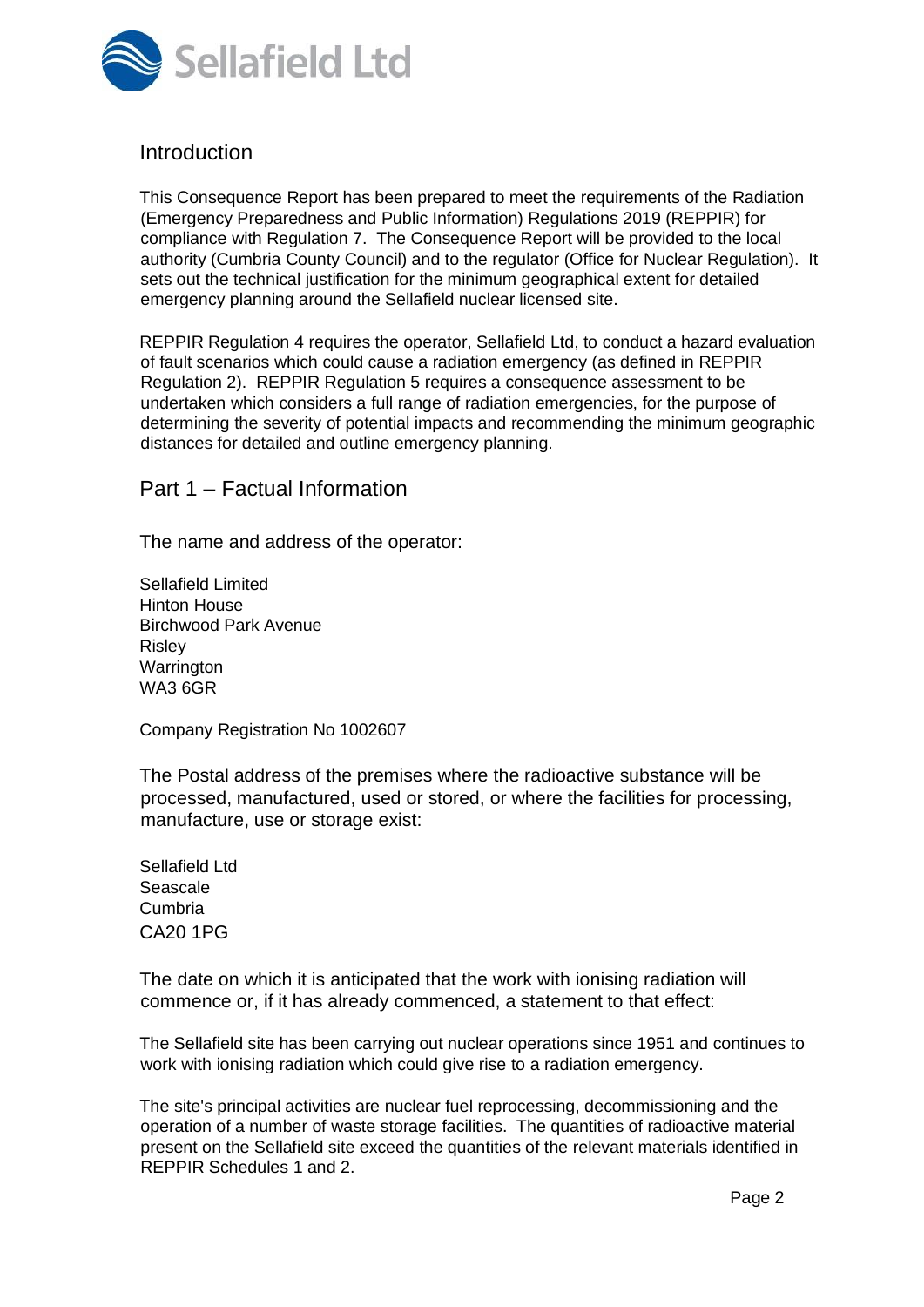

## 2. Basis for recommended protective action distances

- a. A hazard evaluation has been undertaken to meet REPPIR Regulation 4 that evaluates all hazards arising from the work undertaken which have the potential to cause a radiation emergency. A consequence assessment has been undertaken to meet REPPIR Regulation 5 that considers a suitable and sufficient range of selected hazard scenarios.
- b. The consequence assessment has generated distances for emergency protective actions (sheltering, evacuation, stable iodine and food restrictions) for 10 aerial release hazard scenarios in relation to detailed planning. The aerial release assessments have been undertaken using the PACE modelling software developed by Public Health England.
- c. Three age groups have been considered: adult, 10y child and 1y infant. Doses to the foetus and breast-fed infant have not been assessed because the relevant hazard scenario radionuclides do not produce limiting doses in these cases.
- d. The consequence assessment considers aerial releases from the geographic site centre (NY029038). The minimum perimeter distance is approximately 500 m from the site centre.
- e. For the most significant hazard scenarios (those that require off-site sheltering at or beyond 500 m), the advanced NAME atmospheric dispersion model has been used in conjunction with probabilistic analysis of historical weather. A simple Gaussian dispersion model has been used for less significant hazard scenarios. The shelter and evacuate distances for pessimistic weather represent the 95<sup>th</sup> percentile of results based on historical weather variations.
- f. For compliance with Regulation 5 and Schedule 3, the recommended minimum distances are based on averting dose at the lower Emergency Reference Level advised by Public Health England<sup>1</sup>. Urgent protective actions (shelter, evacuate and iodine) have been determined using the dose received from all exposure pathways over the two days following the start of the release.
- g. The following environmental pathways for radiation exposure have been considered:
	- inhalation of airborne material:
	- direct radiation from the aerial plume;
	- direct radiation from ground deposited material;
	- direct radiation from the on-site source;
	- inhalation of material resuspended from ground to air; and
	- ingestion of contaminated food.

Direct radiation from on-site sources is considered for the criticality hazard scenario and the direct radiation hazard scenario (for example, a leak of active liquor). An aerial release of gaseous fission products has also been assessed for the criticality hazard scenario.

h. The consequence assessment assumes a 1 hour time delay before implementation of sheltering and a 2 hour time delay before implementation of

<sup>1</sup> Public Health Protection in Radiation Emergencies, PHE-CRCE-049, 2019.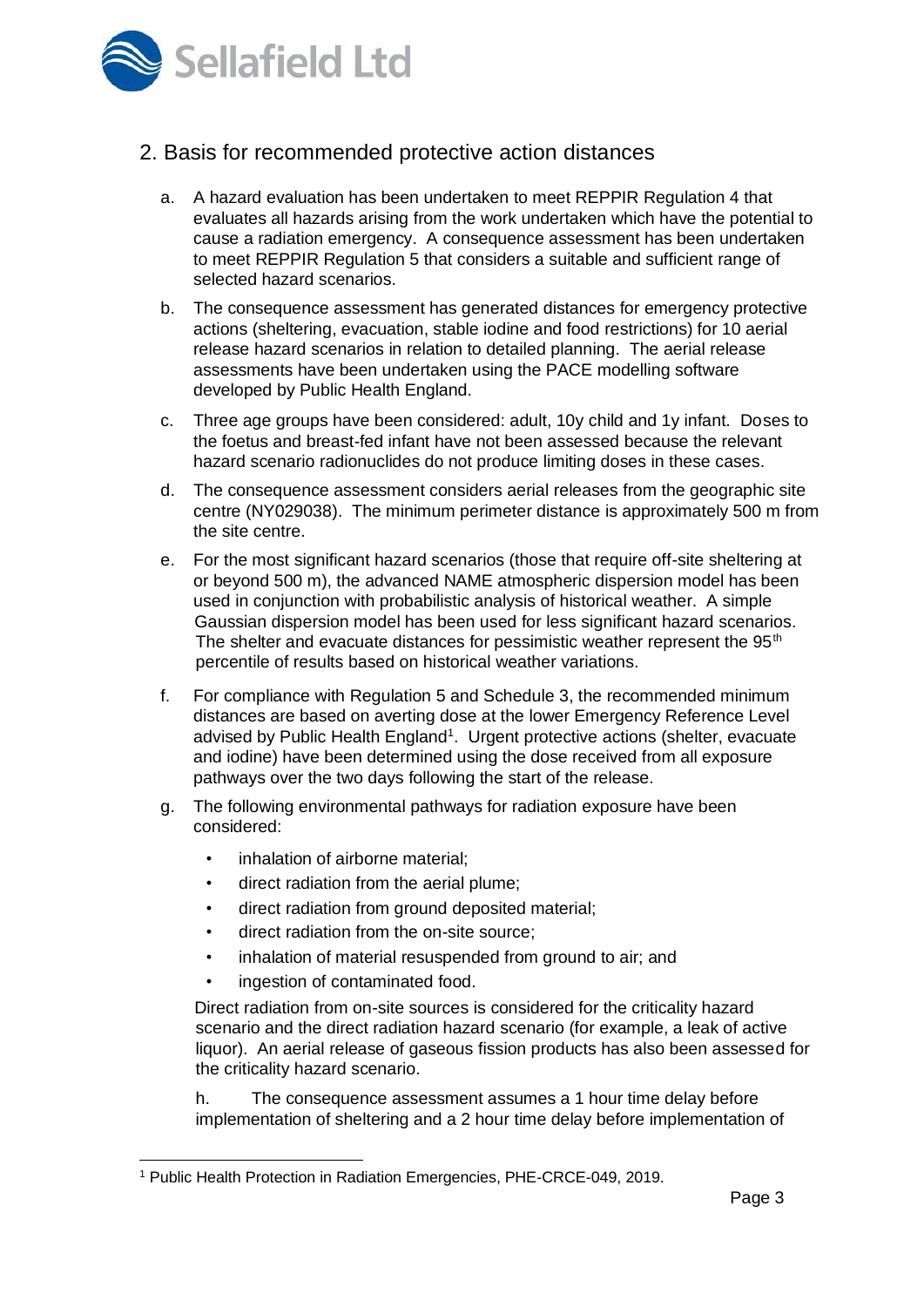

evacuation. For example, sheltering after a 1 hour delay will avert the lower Emergency Reference Level dose at the recommended distance of 5.3 km.

However, it is important to note that the emergency arrangements will be capable of implementing protection actions in a shorter timeframe. This may include precautionary sheltering and evacuation before the start of a radiation emergency.

i. There are other potential events (for example, non-nuclear hazards) that may require an emergency response, or could be perceived as a radiological hazard, but would not lead to a release of radiation on or off the site. These events would be classified by an appropriate emergency declaration state (for example, Operational Alert, Site Incident) – any necessary public reassurance requirements are included in the arrangements for the level of response.

# Part 2 & Part 3 – Recommendations & Rationale

3. A distance of 5.3 km is recommended for the minimum geographical extent for detailed emergency planning around the Sellafield nuclear licensed site. This distance relates to the Seismic Release hazard scenario and is bounding for the full range of hazard scenarios, age groups and weather conditions considered by the consequence assessment. The full set of recommendations for detailed planning and their supporting rationale are detailed below.

| <b>URGENT PROTECTIVE ACTION - SHELTER</b> |                       |                      |                      |
|-------------------------------------------|-----------------------|----------------------|----------------------|
|                                           | Distance <sup>2</sup> |                      |                      |
| <b>Scenario</b>                           | Average<br>Weather    | Time to<br>implement |                      |
| Seismic Release <sup>3</sup>              | 2.7 km                | 5.3 km               |                      |
| Pipebridge Leak                           | $0.3 \text{ km}$      | $0.7$ km             |                      |
|                                           |                       |                      | Within 1 hour        |
| <b>Stack Release</b>                      | $0.4 \text{ km}$      | $1.0 \text{ km}$     |                      |
| Pond Release                              | $0.1$ km              | $0.5 \text{ km}$     |                      |
| <b>Recommendation:</b>                    | 5.3 km                |                      | <b>Within 1 hour</b> |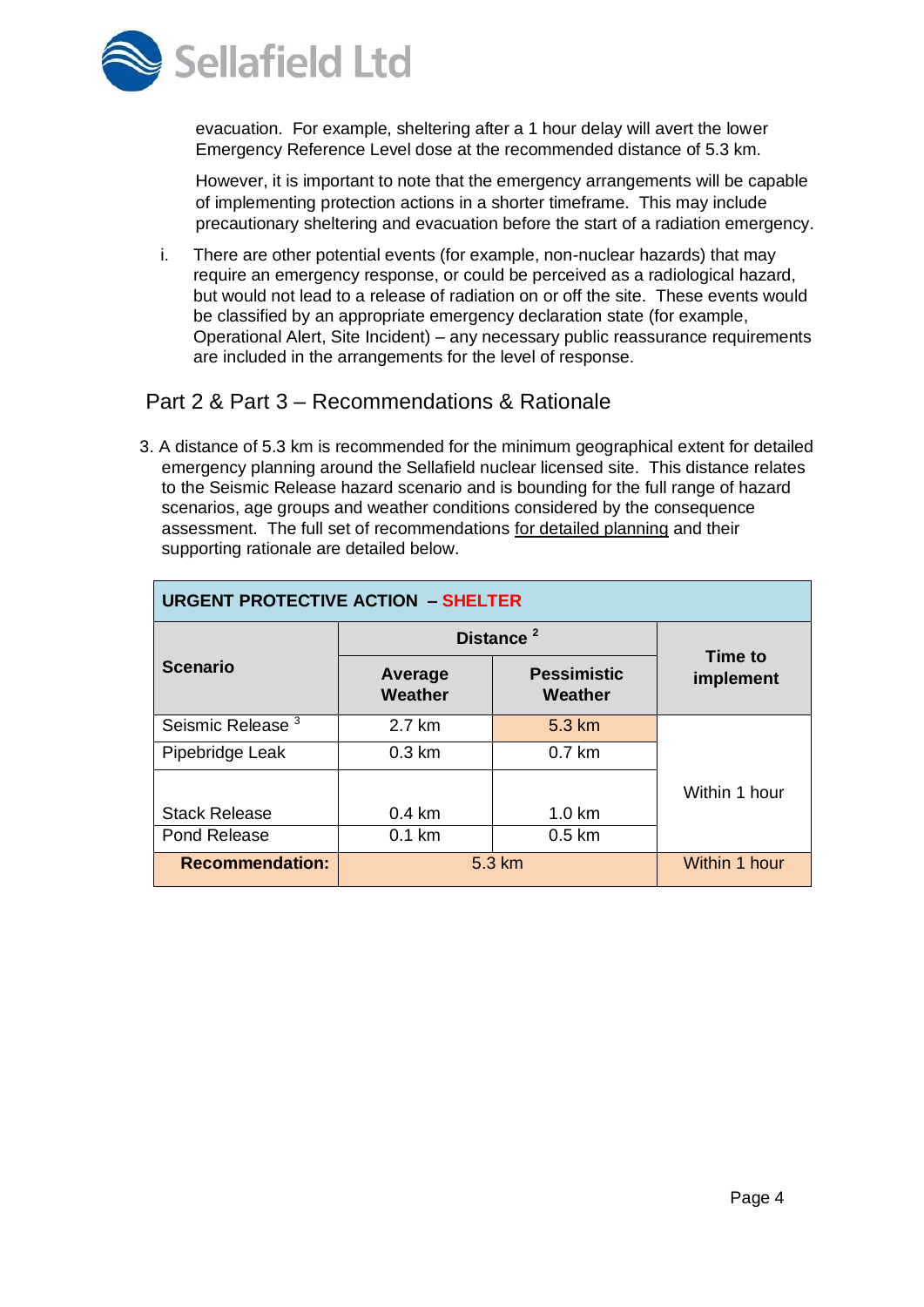

| Rationale: | The sheltering distance for the Seismic Release is bounding<br>for the full range of hazard scenarios, age groups and<br>weather conditions considered by the consequence<br>assessment.                                                                                               |
|------------|----------------------------------------------------------------------------------------------------------------------------------------------------------------------------------------------------------------------------------------------------------------------------------------|
|            | In this case, the aerial release occurs without warning and<br>primarily presents an inhalation dose hazard.                                                                                                                                                                           |
|            | Sheltering is advised in all directions around the site.                                                                                                                                                                                                                               |
|            | Precautionary sheltering may be possible for other<br>scenarios.                                                                                                                                                                                                                       |
|            | The upper Emergency Reference Level dose (30 mSv) is not<br>recommended for detailed emergency planning, but for<br>information, the Seismic Release scenario produces a<br>shelter distance that does not extend off-site in average<br>weather and is 0.7 km in pessimistic weather. |

2 Distance required to avert dose at the lower Emergency Reference Level (3 mSv).

<sup>3</sup> Distance based on 1 in 1000 year earthquake.

| <b>URGENT PROTECTIVE ACTION - EVACUATE</b> |                                                                                                                                                                                                                                                               |                               |                      |
|--------------------------------------------|---------------------------------------------------------------------------------------------------------------------------------------------------------------------------------------------------------------------------------------------------------------|-------------------------------|----------------------|
|                                            | Distance <sup>4</sup>                                                                                                                                                                                                                                         |                               |                      |
| <b>Scenario</b>                            | Average<br><b>Weather</b>                                                                                                                                                                                                                                     | <b>Pessimistic</b><br>Weather | Time to<br>implement |
| Seismic Release                            | $0.8 \text{ km}$                                                                                                                                                                                                                                              | 1.8 km                        | Within 2 hours       |
| <b>Recommendation:</b>                     |                                                                                                                                                                                                                                                               | $1.8 \text{ km}$              | Within 2 hours       |
| Rationale:                                 | The Seismic Release is the only hazard scenario that<br>requires public evacuation.                                                                                                                                                                           |                               |                      |
|                                            | The recommended distance provides protection for the full<br>range of age groups and weather conditions considered by<br>the consequence assessment.                                                                                                          |                               |                      |
|                                            | Evacuation should be sector-specific and implemented in a<br>phased and controlled manner to avoid unnecessary<br>inhalation dose exposure.                                                                                                                   |                               |                      |
|                                            | Precautionary evacuation of sectors outside the plume<br>should be considered if they are at risk from wind direction<br>changes.                                                                                                                             |                               |                      |
|                                            | The upper Emergency Reference Level dose (300 mSv) is<br>not recommended for detailed emergency planning, but for<br>information, the Seismic Release scenario produces an<br>evacuate distance that does not extend off-site even in<br>pessimistic weather. |                               |                      |

<sup>4</sup> Distance required to avert dose the lower Emergency Reference Level (30 mSv).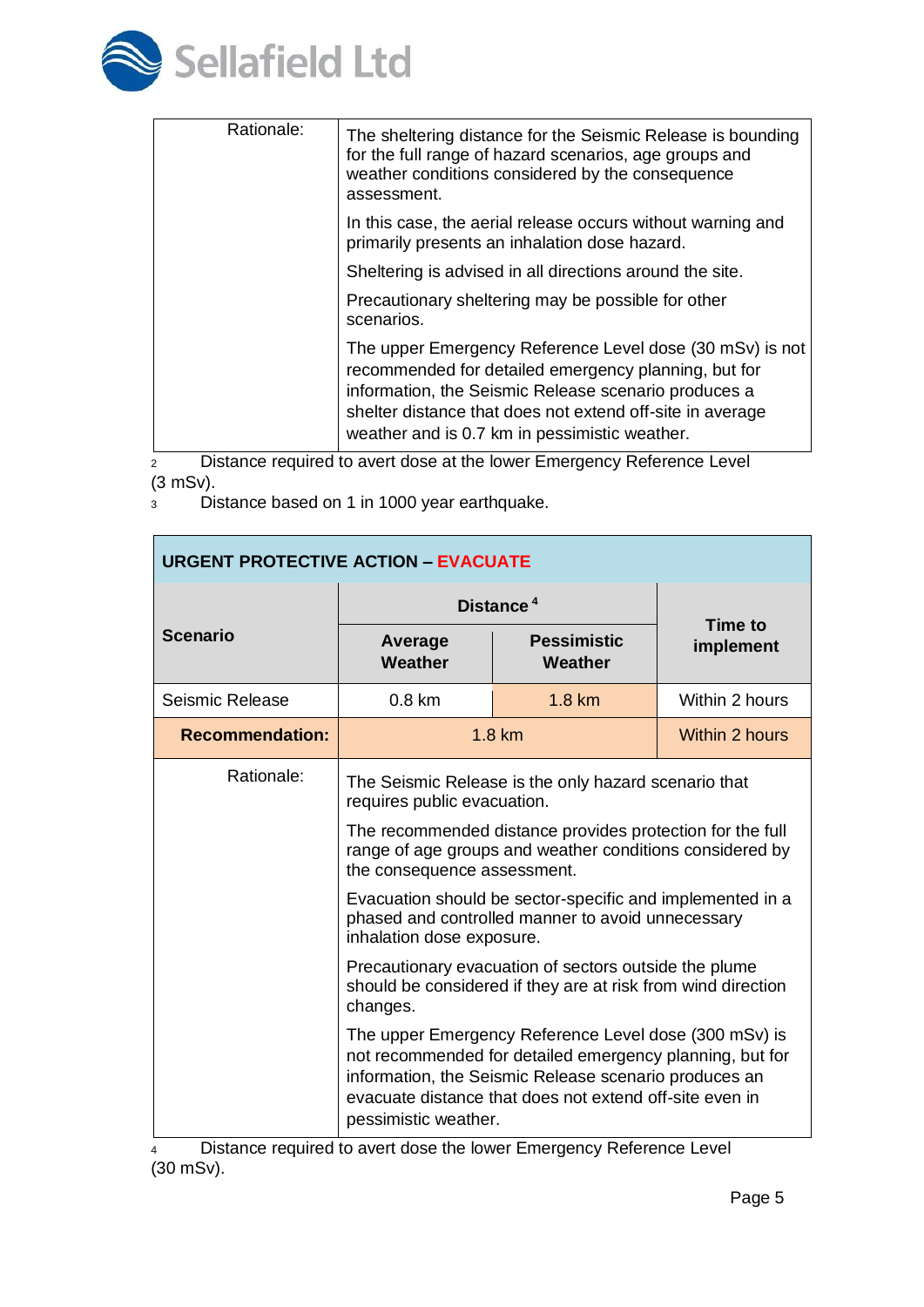

| <b>URGENT PROTECTIVE ACTION - IODINE</b> |                                                                                                                                                                                                                                                                                                                                                                                                                                 |  |  |
|------------------------------------------|---------------------------------------------------------------------------------------------------------------------------------------------------------------------------------------------------------------------------------------------------------------------------------------------------------------------------------------------------------------------------------------------------------------------------------|--|--|
|                                          | Time to<br><b>Distance</b><br>implement                                                                                                                                                                                                                                                                                                                                                                                         |  |  |
| <b>Recommendation:</b>                   | N/A<br>$0 \; \text{km}$                                                                                                                                                                                                                                                                                                                                                                                                         |  |  |
| Rationale:                               | There are no detailed planning hazard scenarios that require<br>an iodine protective action. The only scenario that produces<br>iodine is a gaseous fission product release due to a<br>criticality accident. In this case, the iodine distance is zero<br>for the full range of age groups and weather conditions<br>considered by the consequence assessment. A protective<br>action for jodine is therefore not recommended. |  |  |

| <b>URGENT PROTECTIVE ACTION - CRITICALITY</b> |                                                                                                                                                                                                                                                                                                                               |               |  |
|-----------------------------------------------|-------------------------------------------------------------------------------------------------------------------------------------------------------------------------------------------------------------------------------------------------------------------------------------------------------------------------------|---------------|--|
| <b>Scenario</b>                               | Time to<br><b>Distance</b><br>implement                                                                                                                                                                                                                                                                                       |               |  |
| <b>Repeating Criticality</b>                  | 250 m section of road C4037                                                                                                                                                                                                                                                                                                   | Within 1 hour |  |
| <b>Recommendation:</b>                        | Within 1 hour<br>Evacuation                                                                                                                                                                                                                                                                                                   |               |  |
| Rationale:                                    | In the event of a criticality event occurring, to mitigate the<br>risk from a repeating criticality hazard, the recommended<br>emergency response is exclusion of transient members of<br>the public from the 250 m section of road C4037, to avert<br>dose at the lower Emergency Reference Level by evacuation<br>(30 mSv). |               |  |

| <b>URGENT PROTECTIVE ACTION - DIRECT RADIATION</b> |                 |                      |
|----------------------------------------------------|-----------------|----------------------|
|                                                    | <b>Distance</b> | Time to<br>implement |
| <b>Recommendation:</b>                             | $0 \text{ km}$  | N/A                  |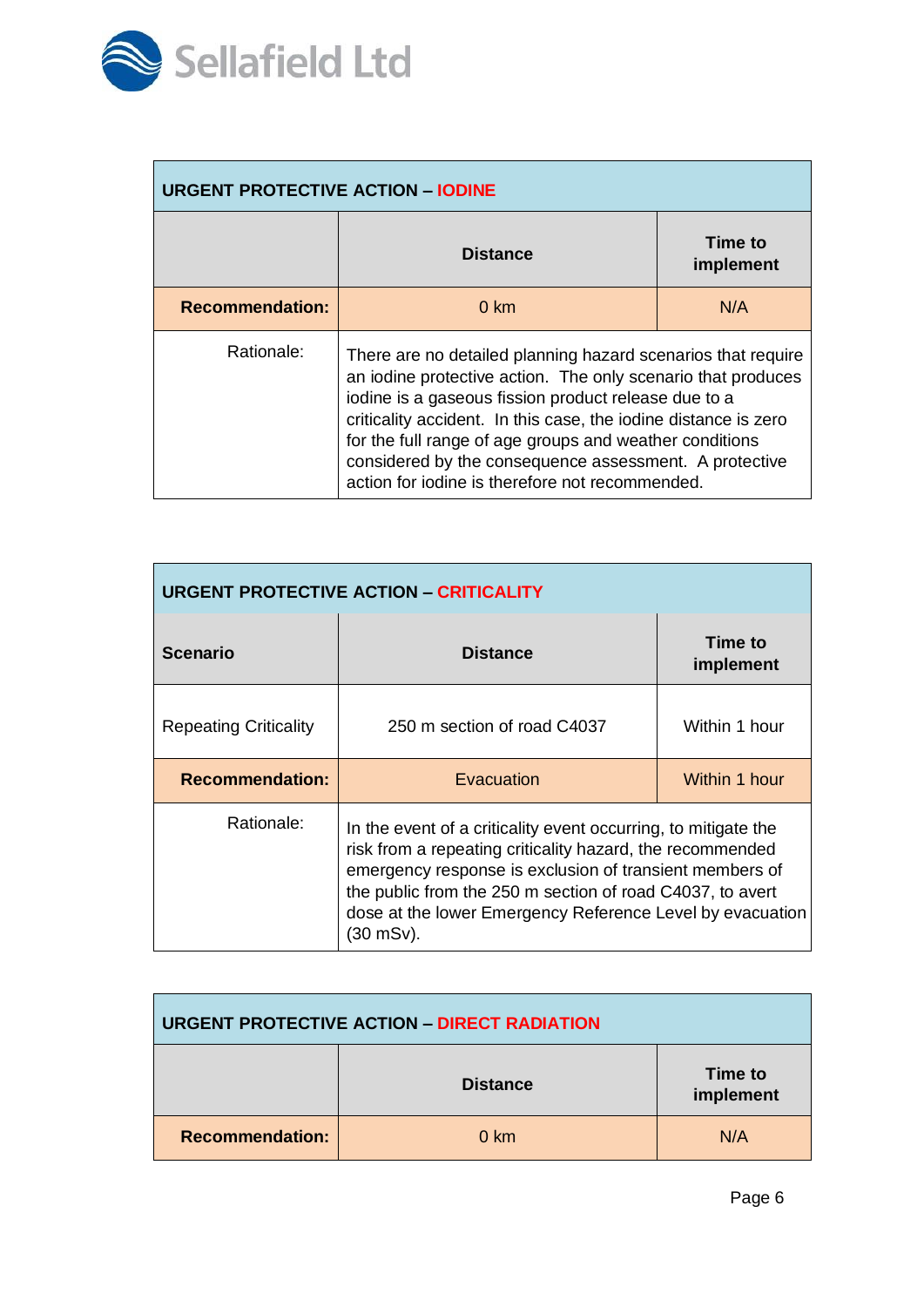

Τ

| Rationale:<br>There are no detailed planning hazard scenarios for direct<br>radiation from an on-site source (for example, a leak of<br>active liquor) that would lead to an off-site dose of 1 mSv. |  |  |
|------------------------------------------------------------------------------------------------------------------------------------------------------------------------------------------------------|--|--|
|------------------------------------------------------------------------------------------------------------------------------------------------------------------------------------------------------|--|--|

| <b>NON-URGENT PROTECTIVE ACTION - FOOD RESTRICTION</b> |                                                                                                                                                                                 |                        |                           |                               |
|--------------------------------------------------------|---------------------------------------------------------------------------------------------------------------------------------------------------------------------------------|------------------------|---------------------------|-------------------------------|
|                                                        | Distance <sup>5</sup>                                                                                                                                                           |                        |                           |                               |
| <b>Scenario</b>                                        | <b>Milk</b>                                                                                                                                                                     |                        | <b>Green Vegetables</b>   |                               |
|                                                        | Average<br>Weather                                                                                                                                                              | Pessimistic<br>Weather | Average<br><b>Weather</b> | <b>Pessimistic</b><br>Weather |
| Seismic Release                                        | $0 \text{ km}$                                                                                                                                                                  | $0 \text{ km}$         | 5.8 km                    | 21.9 km                       |
| <b>Retrievals Fire</b>                                 | 0.9 km                                                                                                                                                                          | 5.7 km                 | 2.0 km                    | 16.1 km                       |
| Pipebridge Leak                                        | 0.6 km                                                                                                                                                                          | $2.9 \text{ km}$       | 5.3 km                    | 16.6 km                       |
| <b>Stack Release</b>                                   | 13.8 km                                                                                                                                                                         | 72.5 km                | 64.5 km                   | 137.5 km                      |
| <b>Criticality Gaseous</b>                             | $0 \text{ km}$                                                                                                                                                                  | $0 \text{ km}$         | 3.9 km                    | 7.6 km                        |
| <b>Cooling Tower</b>                                   | 0 km                                                                                                                                                                            | $0.4 \text{ km}$       | 0.7 km                    | 5.2 km                        |
| <b>Waste Storage Fire</b>                              | 2.6 km                                                                                                                                                                          | 8.0 km                 | 14.1 km                   | 23.6 km                       |
| <b>Ventilation Leak</b>                                | $0.4 \text{ km}$                                                                                                                                                                | 2.2 km                 | 2.0 km                    | 15.1 km                       |
| Pond Release                                           | $0.1$ km                                                                                                                                                                        | $0.5 \text{ km}$       | $0.8 \text{ km}$          | 3.3 km                        |
| Loss of Cooling                                        | 0 km                                                                                                                                                                            | $0 \text{ km}$         | $0.2 \text{ km}$          | 1.2 km                        |
| <b>Recommendation:</b>                                 | 137.5 km<br>72.5 km                                                                                                                                                             |                        |                           |                               |
| Rationale:                                             | The food restriction distances for the Stack Release are<br>bounding for the full range of hazard scenarios and weather<br>conditions considered by the consequence assessment. |                        |                           |                               |
|                                                        | For all other scenarios, the 50 km outline planning distance<br>is bounding for food restrictions.                                                                              |                        |                           |                               |
|                                                        | The time required to implement food restrictions is advised<br>during an event by the Food Standards Agency.                                                                    |                        |                           |                               |
|                                                        | Water restrictions are advised during an event by the<br>Environment Agency.                                                                                                    |                        |                           |                               |

<sup>5</sup> Distance required to restrict food at the Maximum Permitted Level advised by Public Health England in PHE-CRCE-049, 2019.